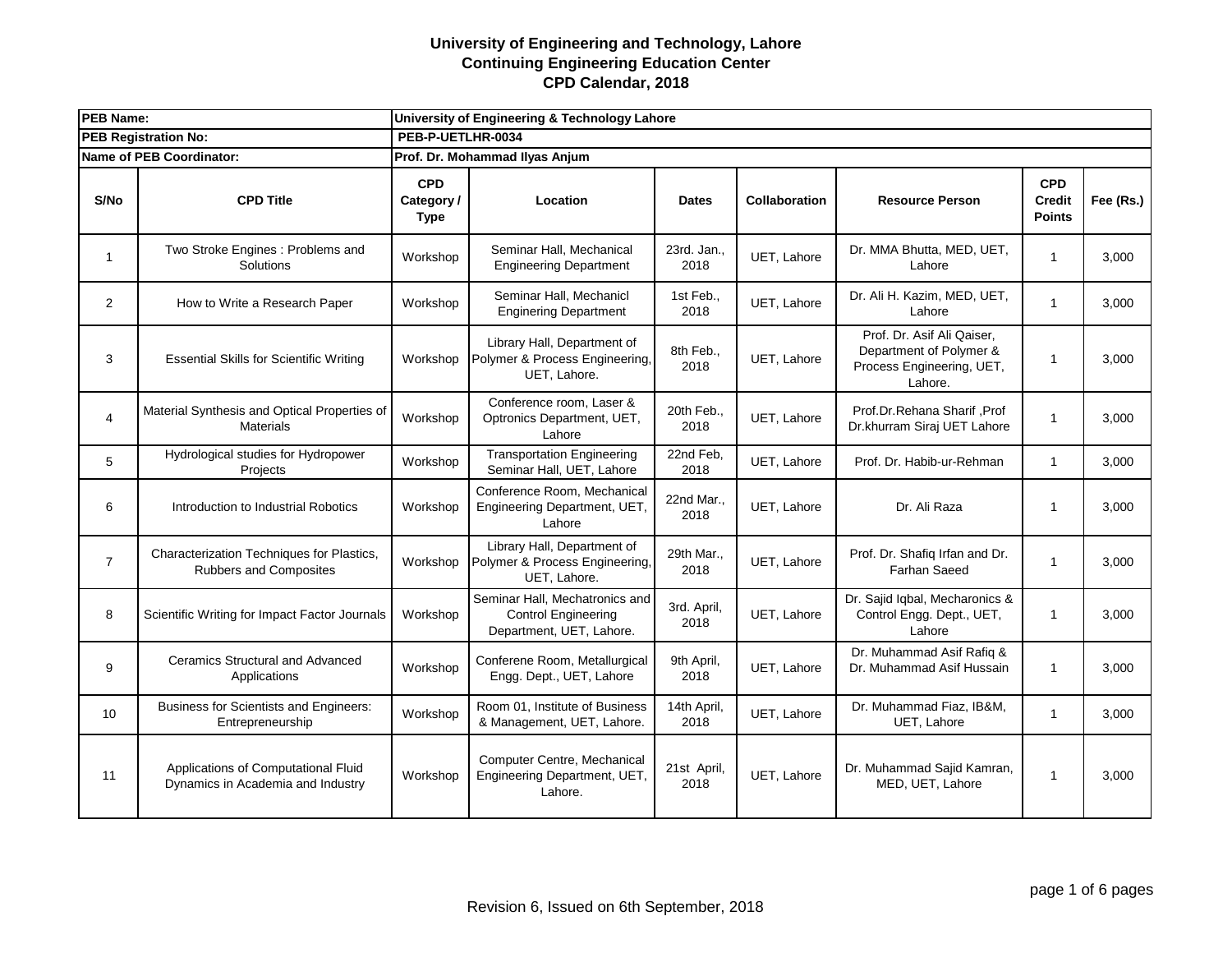| S/No | <b>CPD Title</b>                                                                                                     | <b>CPD</b><br>Category/<br><b>Type</b> | Location                                                         | <b>Dates</b>        | <b>Collaboration</b> | <b>Resource Person</b>                                                                              | <b>CPD</b><br><b>Credit</b><br><b>Points</b> | Fee (Rs.) |
|------|----------------------------------------------------------------------------------------------------------------------|----------------------------------------|------------------------------------------------------------------|---------------------|----------------------|-----------------------------------------------------------------------------------------------------|----------------------------------------------|-----------|
| 12   | Crystal Structure by X-ray diffraction                                                                               | Workshop                               | Conference room, Laser &<br>Optronics Department, UET,<br>Lahore | 24th April,<br>2018 | UET, Lahore          | Prof.Dr.Anwar<br>latif, Prof. Dr. Khurram Siraj                                                     | $\mathbf{1}$                                 | 3,000     |
| 13   | Carbon Capture Storage and Utilization<br>(CCSU)                                                                     | Workshop                               | National Library of Engg &<br>Science, UET Lahore                | 25th April,<br>2018 | UET, Lahore          | Dr. Usman Ali, Asstt. Prof.<br>Departmnt of Chemical<br>Engineering, UET Lahore                     | $\mathbf{1}$                                 | 3.000     |
| 14   | Introduction to Computer Aided Analysis and<br>Design of Buildings                                                   | Workshop                               | <b>Transportation Engineering</b><br>Seminar Hall, UET, Lahore   | 26th April,<br>2018 | UET, Lahore          | Dr. Irfan ul Hassan                                                                                 | 1                                            | 3.000     |
| 15   | Raman Spectroscopy: Dilute Magnetic Semi-<br><b>Conductors for Spintronics</b>                                       | Workshop                               | Conference room, Laser &<br>Optronics Department, UET,<br>Lahore | 8th May,<br>2018    | UET, Lahore          | Dr. Abdul Waheed Anwar. Dr<br>Usman Ilyas                                                           | $\mathbf{1}$                                 | 3,000     |
| 16   | A Quick Brief on Project Management                                                                                  | Workshop                               | Conference room, Mining<br>Department, UET, Lahore               | 10th May,<br>2018   | UET, Lahore          | Engr. Muhammad Khalid<br>Pervaiz, Dr. Mahmood Arshad                                                | $\mathbf{1}$                                 | 3,000     |
| 17   | Motivation & Moral Management: How to<br>Keep You and Your Subordinates Actively<br>Participative?                   | Workshop                               | Conference room, Mining<br>Department, UET, Lahore               | 13th Sept.<br>2018  | UET, Lahore          | Engr. Muhammad Khalid<br>Pervaiz<br>Dr. M. Zaka Emad<br>Dr. Mahmood Arshad                          | $\mathbf{1}$                                 | 3,000     |
| 18   | Role of Large Dams in Sustainable<br>Development of Pakistan                                                         | Workshop                               | Seminar Hall, CEWR, UET,<br>Lahore                               | 25th Sept.,<br>2018 | 25th Sept., 2018     | Dr. Ghulam Nabi, CEWRE<br>UET, Lahore                                                               | $\mathbf{1}$                                 | 3,000     |
| 19   | Nano Particles and its Various Applications                                                                          | Workshop                               | Conference Room, Department<br>of Chemistry, UET, Lahore         | 25th Sept.,<br>2018 | UET, Lahore          | Dr Zahoor Ahmad, Dr Aashi<br>Rashid, Ms Ayesha Sadiqqa, Ms<br>Ghazala                               | 1                                            | 3,000     |
| 20   | <b>Cements and Concretes</b>                                                                                         | Workshop                               | Conference Room, Department<br>of Transportation, UET Lahore     | 26th Sept.,<br>2018 | UET, Lahore          | Dr. Maria Idrees, Assistant<br>Professor, Department of<br>Architectural Engineering UET,<br>Lahore | $\mathbf{1}$                                 | 3,000     |
| 21   | A Light Weight Self-compacting concrete<br>(Foam concrete) with recycled glass powder:<br>Application in wall panels | Workshop                               | <b>Transportation Engineering</b><br>Seminar Hall, UET, Lahore   | 2nd Oct.,<br>2018   | UET, Lahore          | Prof. Dr. Asad Ullah Qazi and<br>Dr. Qasim Shaukat Khan                                             | $\mathbf{1}$                                 | 3,000     |
| 22   | Do You Do Communicate Effectively?                                                                                   | Workshop                               | Conference room, Mining<br>Department, UET, Lahore               | 4th Oct.,<br>2018   | UET, Lahore          | Engr. Muhammad Khalid<br>Pervaiz<br>Dr. Zulfigar Ali<br>Dr. Mahmood Arshad<br>Dr. M. Zaka Emad      | $\mathbf{1}$                                 | 3,000     |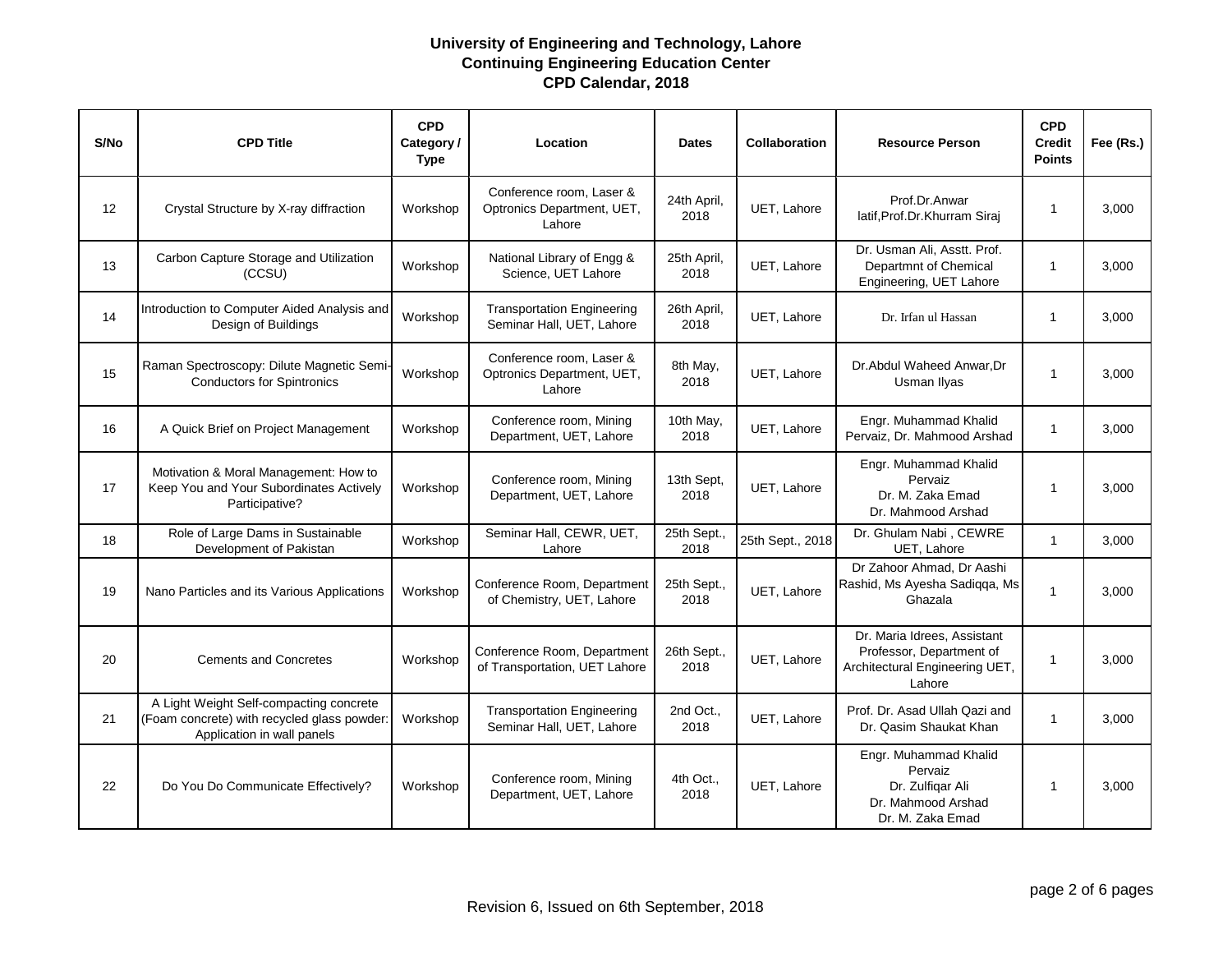| S/No | <b>CPD Title</b>                                                                                                                                       | <b>CPD</b><br>Category /<br><b>Type</b> | Location                                                              | <b>Dates</b>        | Collaboration | <b>Resource Person</b>                                                              | <b>CPD</b><br><b>Credit</b><br><b>Points</b> | Fee (Rs.) |
|------|--------------------------------------------------------------------------------------------------------------------------------------------------------|-----------------------------------------|-----------------------------------------------------------------------|---------------------|---------------|-------------------------------------------------------------------------------------|----------------------------------------------|-----------|
| 23   | Project Risk Management                                                                                                                                | Workshop                                | Room 01. Institute of Business<br>& Management, UET, Lahore.          | 9th. Oct.,<br>2018  | UET, Lahore   | Prof. Dr. N.A., Mufti, Dean IME,<br>UET. Lahore                                     | $\mathbf{1}$                                 | 3,000     |
| 24   | Tools to Improve Your Professional Writing                                                                                                             | Workshop                                | Cmputer Lab., Mechanical<br>Engineering Department, UET,<br>Lahore    | 10th. Oct.,<br>2018 | UET, Lahore   | Dr. Sajid Iqbal, Assistant rof.,<br>Mechatronics Engineering<br>Department          | $\mathbf{1}$                                 | 3,000     |
| 25   | Perovskite Structures and its Applications in<br><b>Energy Devices</b>                                                                                 | Workshop                                | Conference Room, Mechanical<br>Engineering Department, UET,<br>Lahore | 11th Oct.,<br>2018  | UET, Lahore   | Dr. Adnan Magbool<br>& Dr. Muhammad Asif Rafiq                                      | $\mathbf{1}$                                 | 3,000     |
| 26   | Slope Stability                                                                                                                                        | Workshop                                | Conference room, Mining<br>Department, UET, Lahore                    | 16th Oct,<br>2018   | UET, Lahore   | Dr. Zaka Emad<br>Dr. Mahmood Arshad                                                 | 1                                            | 3,000     |
| 27   | Particle Swarm Optimization and Its<br>Variants: Applications and Implementations                                                                      | Workshop                                | Conference Room, Electrical<br>Engg., Department, UET,<br>Lahore      | 18th Oct.,<br>2018  | UET, Lahore   | Muhammad Salman Fakhar                                                              | 1                                            | 3,000     |
| 28   | Water Resources Management in Pakistan:<br>Threats and Opportunities                                                                                   | Workshop                                | Seminar Hall, Water Resources<br>Department                           | 18th Oct.,<br>2018  | UET, Lahore   | Prof. Dr. Abdul Sattar Shakir,<br>Dean Faculty of Civil<br>Engineering, UET, lahore | $\mathbf{1}$                                 | 3,000     |
| 29   | Investigation of Mechanical Properties of<br>Concrete                                                                                                  | Workshop                                | <b>Transportation Engineering</b><br>Seminar Hall, UET, Lahore        | 23rd Oct.,<br>2018  | UET, Lahore   | Dr. Irfan ul Hassan                                                                 | $\mathbf{1}$                                 | 3,000     |
| 30   | <b>Technical Writing for Engineers</b>                                                                                                                 | Workshop                                | Conference Room, CEEC, UET,<br>Lahore                                 | 25th Oct.,<br>2018  | UET, Lahore   | Mehvish Riaz, UET, Lahore                                                           | $\mathbf{1}$                                 | 3,000     |
| 31   | Budget Sheet, Budget Distribution and<br>Auditing of Budget.                                                                                           | Workshop                                | Conference Room, Department<br>of Chemistry, UET, Lahore              | 29th<br>Oct., 2018  | UET, Lahore   | Muhammad Ehsan Kashif<br>(ACCA)                                                     | $\mathbf{1}$                                 | 3,000     |
| 32   | Study on Concrete Filled Fibre Reinforced<br>Polymer Tube (CFFT) Columns: An<br>Innovative and Practical Solution to<br>Overcome Steel Corrosion Issue | Workshop                                | <b>Transportation Engineering</b><br>Seminar Hall, UET, Lahore        | 31st Oct.,<br>2018  | UET, Lahore   | Prof. Dr. Asad Ullah Qazi and<br>Dr. Qasim Shaukat Khan                             | 1                                            | 3,000     |
| 33   | <b>Biomedical Applications of Nanoparticles</b><br>and Magnetic Properties of Materials                                                                | Workshop                                | Conference room, Laser &<br>Optronics Department, UET,<br>Lahore      | 1st Nov.,<br>2018   | UET, Lahore   | Prof.Dr.Rehana<br>Sharif, Dr. Shumaila Shehzadi                                     | 1                                            | 3,000     |
| 34   | Quantification of Wind Energy Potential:<br>Feasibility to Levelized Cost of Energy                                                                    | Workshop                                | Conference room, Mining<br>Department, UET, Lahore                    | 6th Nov,<br>2018    | UET, Lahore   | Dr. Muhammad Arshad                                                                 | 1                                            | 3,000     |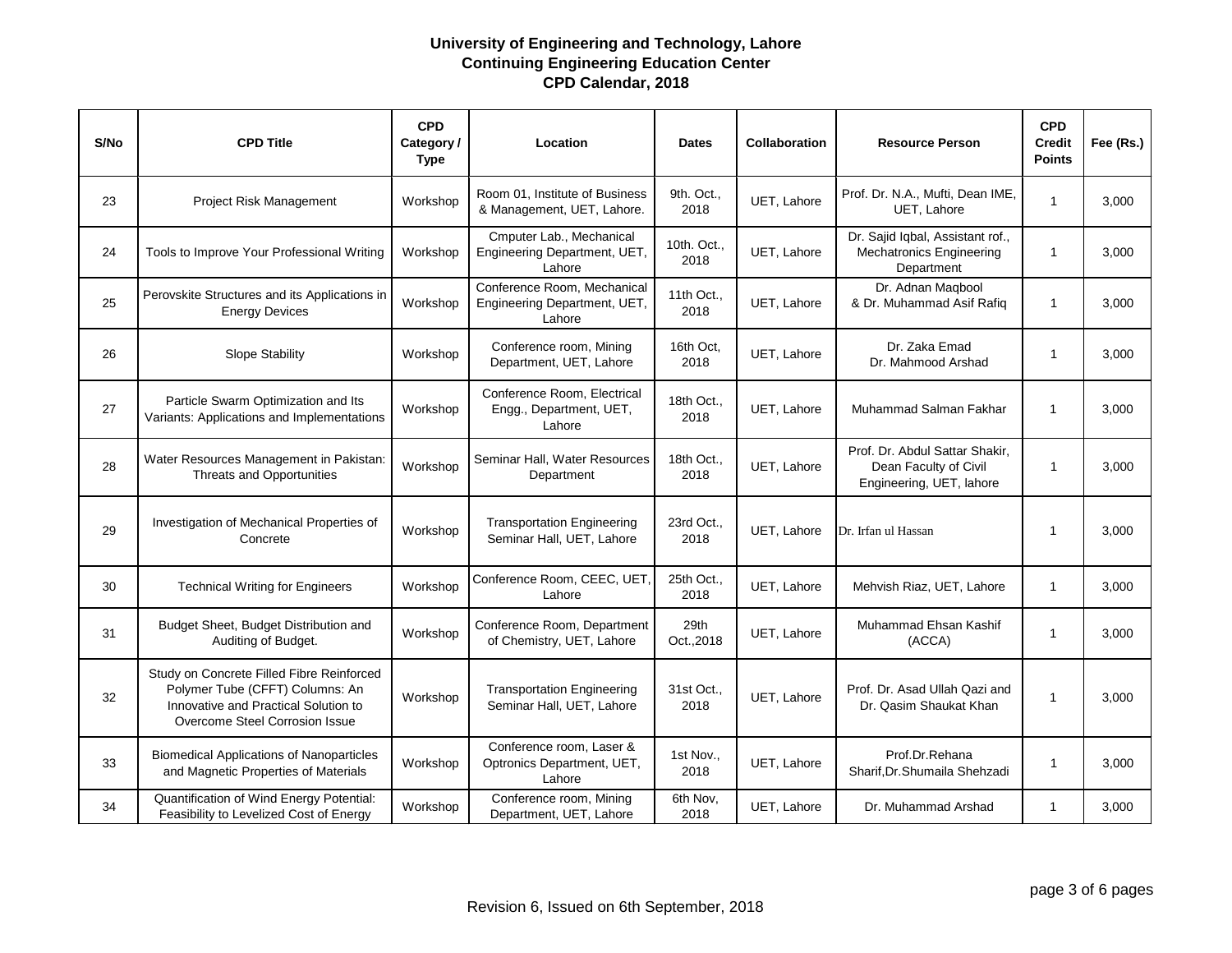| S/No | <b>CPD Title</b>                                                        | <b>CPD</b><br>Category/<br><b>Type</b> | Location                                                                      | <b>Dates</b>       | <b>Collaboration</b> | <b>Resource Person</b>                                                                | <b>CPD</b><br><b>Credit</b><br><b>Points</b> | Fee (Rs.) |
|------|-------------------------------------------------------------------------|----------------------------------------|-------------------------------------------------------------------------------|--------------------|----------------------|---------------------------------------------------------------------------------------|----------------------------------------------|-----------|
| 35   | Machine Learning                                                        | Workshop                               | Conference Room, Electrical<br>Engg., Department, UET,<br>Lahore              | 8th Nov.,<br>2018  | UET. Lahore          | Dr. Kashif Javed                                                                      | $\mathbf{1}$                                 | 3.000     |
| 36   | Characterization Techniques for Plastics,<br>Rubbers and Composites     | Workshop                               | Library Hall, Department of<br>Polymer & Process Engineering,<br>UET. Lahore. | 13th Nov.,<br>2018 | UET, Lahore          | Dr. Yasir Qayyum                                                                      | 1                                            | 3,000     |
| 37   | Economic and Statistical Evaluation of<br><b>Transportation Systems</b> | Workshop                               | Conference Room, Department<br>of Transportation, UET, Lahore                 | 15th Nov.,<br>2018 | UET, Lahore          | Dr. Saadia Tabssum, Dr. Abdur<br>Rahim, DTEM, UET Lahore.                             | $\mathbf{1}$                                 | 10,000    |
| 38   | Isolation and Structural Elucidation of<br>Terpenoids                   | Workshop                               | Conference Room, Chemistry<br>Department, UET, Lahore                         | 19th Nov.,<br>2018 | UET, Lahore          | Ms Hina Saleem                                                                        | $\mathbf{1}$                                 | 3,000     |
| 39   | Analytical Treatment of Chemical<br>Compounds                           | Workshop                               | Conference Room, Department<br>of Chemistry, UET, Lahore                      | 20th Nov.,<br>2018 | UET. Lahore          | Dr Syeda Rubina Gilani, Dr<br>Farhat Yasmeen, Dr Humayun<br>Ejaz                      | $\mathbf{1}$                                 | 3,000     |
| 40   | Strengthening and Repair of Concrete<br><b>Structures</b>               | Workshop                               | <b>Transportation Engineering</b><br>Seminar Hall, UET, Lahore                | 23rd Nov.,<br>2018 | UET, Lahore          | Dr. Safeer Abbas and Dr. Ali<br>Ahmed                                                 | $\mathbf{1}$                                 | 3,000     |
| 41   | Advanced Microscopic Techniques                                         | Workshop                               | Conference room, Laser &<br>Optronics Department, UET,<br>Lahore              | 26th Nov.,<br>2018 | UET, Lahore          | Prof .Dr.M.Shahid Rafique                                                             | $\mathbf{1}$                                 | 3,000     |
| 42   | OHS Risk Assessment and Management                                      | Workshop                               | <b>Transportation Engineering</b><br>Seminar Hall, UET, Lahore                | 27th Nov.,<br>2018 | UET, Lahore          | Prof. Dr. - Ing. Naveed Ramzan,<br><b>UET Faisalabad</b>                              | $\mathbf{1}$                                 | 3,000     |
| 43   | Introduction to Highway Bridge Designing                                | Workshop                               | <b>Transportation Engineering</b><br>Seminar Hall, UET, Lahore                | 29th Nov.,<br>2018 | UET, Lahore          | Prof. Dr. Asif Hameed and Dr.<br>Safeer Abbas                                         | $\mathbf{1}$                                 | 3,000     |
| 44   | Mathematical Modeling for Fluid Flow<br><b>Problems</b>                 | Workshop                               | Conference room, Mathematics<br>Department, UET, Lahore                       | 3rd Dec.,<br>2018  | UET, Lahore          | Dr. Saadia Farid, Prof. Dr.<br>Muhammad Mushtaq, Dr. Qasim<br>Ali Ch., Dr. Samia Riaz | $\mathbf{1}$                                 | 3,000     |
| 45   | IR Spectroscopy of Advanced Ceramics                                    | Workshop                               | Seminar Hall, Metallurgical<br>Engg. Dept., UET, Lahore                       | 4th Dec.,<br>2018  | UET, Lahore          | Dr. Ehsan Ul Haq &<br>Dr. Muhammad Asif Rafiq                                         | $\mathbf{1}$                                 | 3,000     |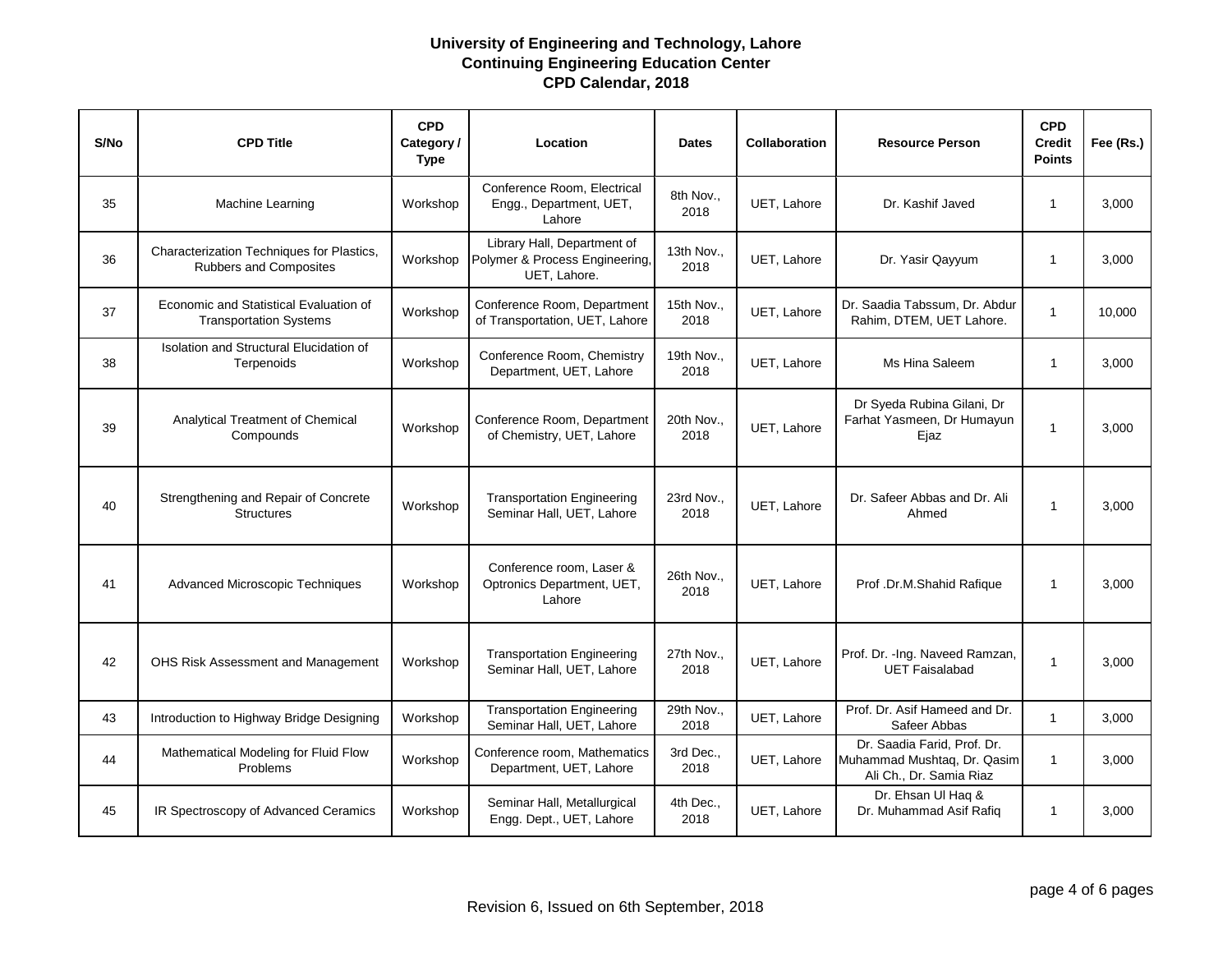| S/No | <b>CPD Title</b>                                                                                                                        | <b>CPD</b><br>Category /<br><b>Type</b> | Location                                                                                 | <b>Dates</b>       | <b>Collaboration</b> | <b>Resource Person</b>                                                                                             | <b>CPD</b><br><b>Credit</b><br><b>Points</b> | Fee (Rs.) |
|------|-----------------------------------------------------------------------------------------------------------------------------------------|-----------------------------------------|------------------------------------------------------------------------------------------|--------------------|----------------------|--------------------------------------------------------------------------------------------------------------------|----------------------------------------------|-----------|
| 46   | Traffic Analysis Software Tools -<br>Introduction and Application                                                                       | Workshop                                | <b>Transportation Engineering</b><br>Seminar Hall, UET, Lahore                           | 6th Dec.,<br>2018  | UET, Lahore          | Dr. Amna Ch., Asstt. Prof, Engr.<br>Bilal Zia Malik, Asstt. Profe,<br>Transportation Engineering and<br>Management | $\mathbf{1}$                                 | 3.000     |
| 47   | Yellow Belt Certification in Lean Six Sigma<br>(LSS)                                                                                    | Workshop                                | Room 01. Institute of Business<br>& Management, UET, Lahore.                             | 8th. Dec.,<br>2018 | UET, Lahore          | Dr. Asif Mahmood, IB&M, UET,<br>Lahore                                                                             | $\mathbf{1}$                                 | 8,000     |
| 48   | Fiber Reinforced & Rubberized Cement<br>Based Composites: A Sustainable Repair<br>Materials for Thin Bonded Cement Based<br>Overlay     | Workshop                                | <b>Transportation Engineering</b><br>Seminar Hall, UET, Lahore                           | 12th Dec.,<br>2018 | UET, Lahore          | Dr. Syed Asad Ali Gillani                                                                                          | 1                                            | 3,000     |
| 49   | Graphene and Other 2-Dimensional Novel<br>Materials: From Fabrication to Applications                                                   | Workshop                                | Conference room, Laser &<br>Optronics Department, UET,<br>Lahore                         | 13th Dec.,<br>2018 | UET. Lahore          | Dr.Rashid Jalil.Dr.Ibtsam Riaz                                                                                     | $\mathbf{1}$                                 | 3,000     |
| 50   | Basics of Programming Logic Controllers                                                                                                 | Workshop                                | Conference Room, Electrical<br>Engg., Department, UET,<br>Lahore                         | 20th Dec.,<br>2018 | UET, Lahore          | Arslan Ahmed Amin                                                                                                  | 1                                            | 3,000     |
| 51   | Problem Solving in Engineering Using<br><b>MATLAB</b>                                                                                   | Workshop                                | Seminar Hall, Mechanical<br><b>Engineering Department</b>                                | 24th Dec.,<br>2018 | UET. Lahore          | Dr. Zia ul Rehman Tahir, MED,<br>UET, Lahore                                                                       | $\mathbf{1}$                                 | 3,000     |
| 52   | Thermodynamic Systems for Large Thermal<br><b>Power Plants</b>                                                                          | Workshop                                | Seminar Room, Mechanical<br>Engineering Department, UET,<br>Lahore                       | <b>TBD</b>         | UET. Lahore          | Dr. Fiaz Hussain Shah                                                                                              | $\mathbf{1}$                                 | 3.000     |
| 53   | A comprehensive workshop on Fundamental<br>Concepts of Outcome Based Education<br>(OBE) and Stepwise Approach for its<br>Implementation | Workshop                                | Conference room, Mining<br>Department, UET, Lahore                                       | <b>TBD</b>         | UET, Lahore          | Dr. Zulfiqar Ali, Dr. Mahmood<br>Arshad, Dr. Zaka Emad                                                             | $\mathbf{1}$                                 | 3,000     |
| 54   | Computer Modeling for Flood Estimation and<br>Management                                                                                | Workshop                                | Seminar Hall Cenre of<br><b>Excellenec in Water Resources</b><br>Engineering, UET Lahore | <b>TBD</b>         | CEWRE, Lahore        | Dr. Ghulam Nabi, CEWRE<br>UET, Lahore                                                                              | $\mathbf{1}$                                 | 3,000     |
| 55   | Perception of Health, Safety and<br>Environment, and International Safe-<br><b>Working Practices</b>                                    | Workshop                                | Conference room, Mining<br>Department, UET, Lahore                                       | <b>TBD</b>         | UET, Lahore          | Engr. Muhammad Khalid<br>Pervaiz<br>Dr. Mahmood Arshad<br>Dr. Zaka Emad                                            | $\mathbf{1}$                                 | 3,000     |